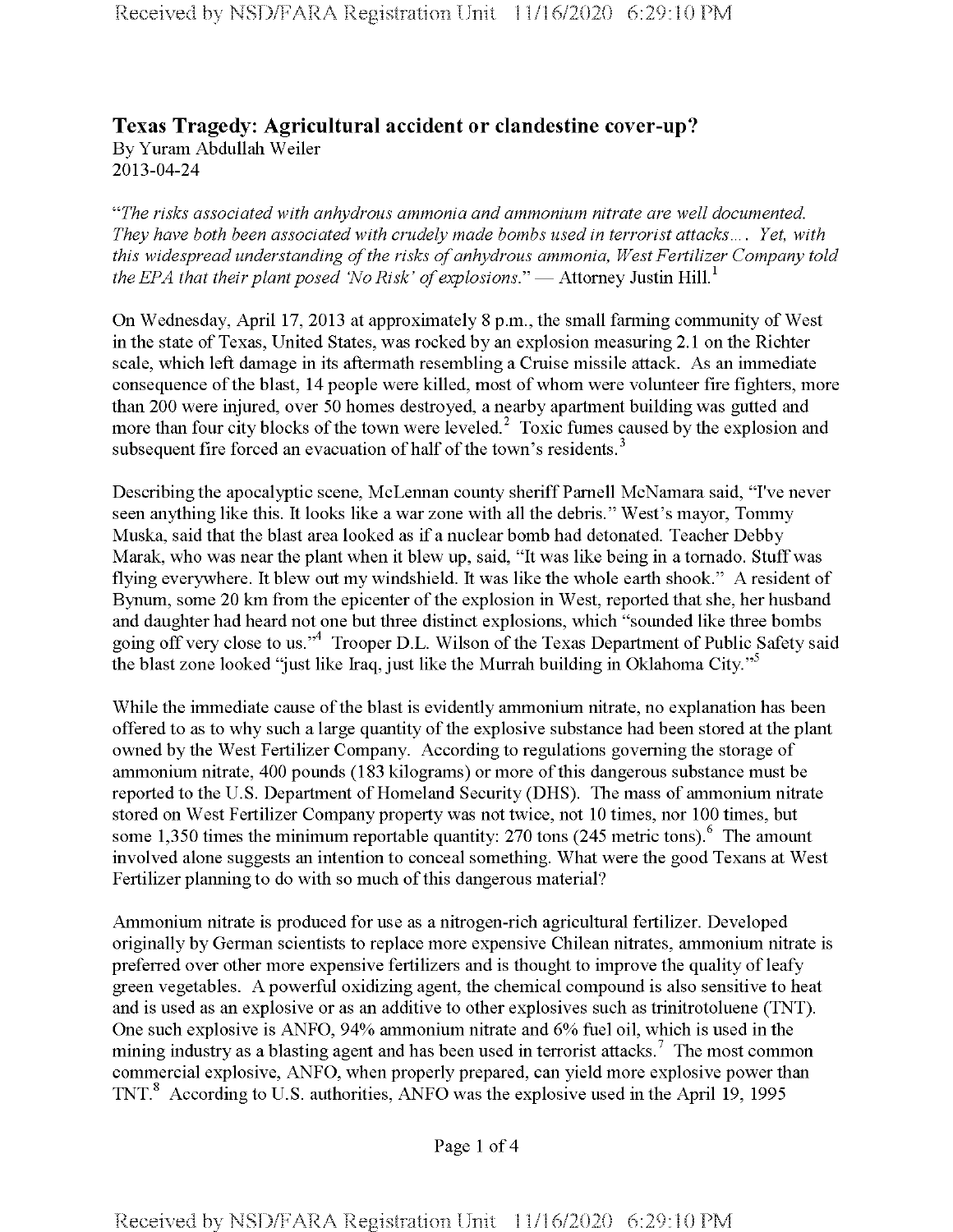bombing of the Alfred P. Murrah Building in Oklahoma City, Oklahoma<sup>9</sup> however, this is disputed by other sources which suggest that the bombing was also a U. S. government false-flag operation connected to a classified project code named "Dipole Might."10 The basic problem with the official version of the Murrah story is that for ANFO to be effective, it must be confined such as in a bore hole,<sup>11</sup> which would not have been the case in the back of a Ryder rental truck.

While technically classified as a blasting agent,  $12$  ammonium nitrate detonates with a blast velocity of 2,700 to 4,500 meters per second placing its destructive power in the high explosive range, which is roughly 1,500 meters per second and up. By weight, ammonium nitrate yields more expansive gas than any other explosive material but has two major drawbacks which make it a dangerous and unpredictable substance: first, it is water soluble, so it can quickly loose its sensitivity, or ability to be easily detonated, when exposed to water; and, second it is subject to a phenomenon called cycling which is the changing of the crystalline structure with temperature. Cycling commonly occurs at -18° and 32° C, and at the higher temperature, the change in crystalline structure results in higher density which in turn results in higher detonation velocity.<sup>13</sup> In short, if ammonium nitrate is stored under dry conditions and subjected to high temperatures, as would be the case in a metal storage silo in Texas, its explosive power can actually increase. Incidentally, there appears to be a safe alternative to ammonium nitrate for use as fertilizer: Sulf-N 26, a mixture of ammonium nitrate and ammonium sulfate which has a much lower detonation risk when mixed with fuel oil.<sup>14</sup>

An aura of regulatory immunity appears to envelop West Fertilizer Company. U.S. Democratic Representative Bennie Thompson of Massachusetts, ranking member of the U.S. House Committee on Homeland Security, exclaimed, "This facility was known to have chemicals well above the threshold amount to be regulated under the Chemical Facility Anti-Terrorism Standards Act (CFATS), yet we understand that DHS did not even know the plant existed until it blew up."<sup>15</sup> In addition to lying to the EPA about the risk of an explosion, the company was cited by the Texas Commission on Environmental Quality in 2006 for failing to obtain or to qualify for a permit.<sup>16</sup>

West Fertilizer had been fined a paltry \$2300.00 in 2006 by the U.S. Environmental Protection Agency for deficiencies in the company's risk management plan, operating procedures and employee training.<sup>17</sup> A follow up inspection by the Texas Commission on Environmental Quality took place in 2007 because of complaints by nearby residents of odors emanating from the plant. However, despite these safety violations, the U.S. Occupational Safety and Health Administration (OSHA) had not inspected the company's facilities since 1985.<sup>18</sup> The chairman ofthe Texas Commission on Environmental Quality has even theorized that the explosion might have been caused by a rail car loaded with ammonium nitrate at the plant and not a problem in the plant itself.<sup>19</sup> Could there perhaps be a deeper reason that the company's shoddy safety practices and reporting omissions were overlooked by U.S. governmental regulatory authorities?

Certainly compared to the frenzied fervor of the official response to the recent Boston Marathon bomb attack, the apparent absence of urgency in the aftermath of the West Fertilizer blast has been astounding. While U.S. government officials from the Bureau of Alcohol, Tobacco, Firearms and Explosives (ATF) and U.S. Chemical Safety Board have begun their investigations, conclusive results may not be available for another six months. Despite the firm's history of

Page 2 of 4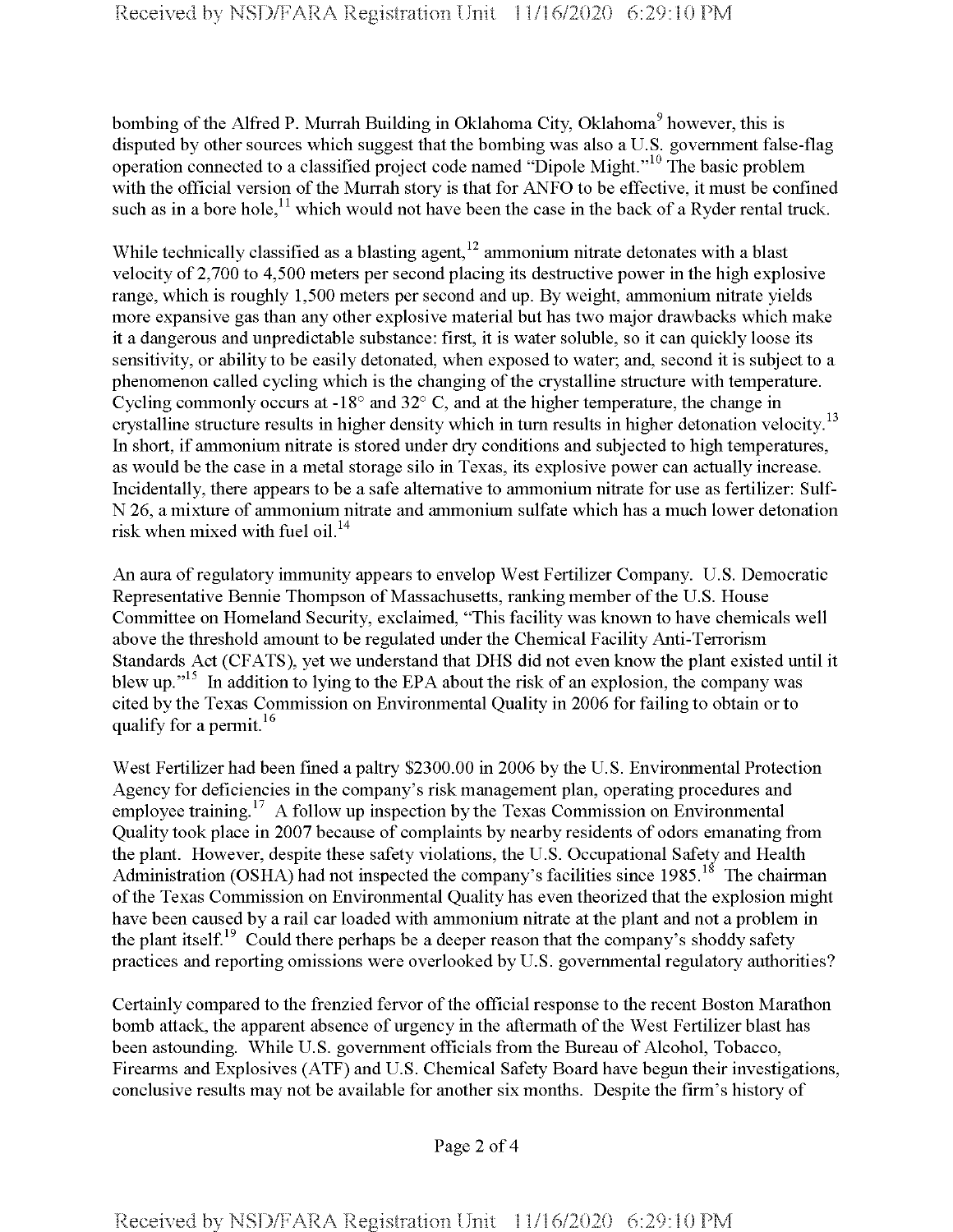negligence in reporting and safeguarding hazardous materials, Texas state attorney Greg Abbott indicated that it is too early in the inquiry to speculate on filing charges of criminal negligence against West Fertilizer's owner Don Adair or anyone else.<sup>20</sup> In fact, U.S. Representative Bill Flores of Texas brushed aside any speculation that the blast might have been a terrorist operation and stated, "I would not expect sabotage by any stretch of the imagination."<sup>21</sup>

For his part, Adair, who also owns Adair Grain, indicated in a statement that, as a member of the West Church of Christ, he and his family would "continue to assist in relief efforts through our church family," and pledged "to ensure nothing like this ever happens again."<sup>22</sup> One can only imagine if West Fertilizer had been owned by Muslims, allegations that the blast was an act of sabotage by Islamist terrorists would have choked the air waves, but since we are dealing here with white Christian Americans, this catastrophe is being written off as an unfortunate agricultural accident. Why wasn't this company taken to court long ago and why is this tragedy being downplayed by officials to such an extent now?

While this is just speculation, perhaps West Fertilizer is a front company which supplies CIAtrained terrorists with explosives for their havoc-wreaking improvised explosive devices. Considering the occurrence of the West, Texas blast just two days after the Boston Marathon bombings, one cannot help but wonder if perhaps the U.S. government carried out a clandestine cover-up there to get rid of evidence that would relate to the Boston bombing.

In any event, considering the reckless irresponsibility displayed by the owner, the quantities of explosive material involved, and lack of accountability before regulatory authorities, I would not be surprised ifthis tragic accident turned out to be another U.S. government covert "OP."

## Endnotes

Page 3 of 4

<sup>1</sup> Justin Hill, "Fertilizer Company Hid Explosion Risk," *Blog,* Ramsey Hill Attorneys and Counselors at Law, 19 April 2013, accessed 22 April 2013, http://www.rhlawgroup.com/blog/fertilizer-companv-hid-explosion-risk/. 2 Mike Jaccarino, "Town ofWest, Texas, recovers after plant blast kills 14, injures 200," *Fox News,* 20 April 2013, accessed 22 April 2013, http://www.foxnews.com/us/2013/04/20/numerous-iniuries-reported-in-large-explosion-at-

texas-fertilizer-plant/.

<sup>&</sup>lt;sup>3</sup> "After Boston Deadly Explosions and Fire in Waco, Texas Fertilizer Plant, Leaving 15 Dead, Injuring More Than 160," *Jafitia News,* 18 April 2013, accessed 22 April 2013, http://iaffianews.com/2013/04/18/after-boston-deadlyexplosions-fire-in-waco-texas-fertilizer-plant-leaving-15-dead-miurmg-more-than-160/.

<sup>4</sup> Rory Carroll and Sam Jones, "Texas explosion: up to 15 feared dead in fertiliser plant disaster," *Guardian UK,* 18 April 2013, accessed 22 April 2013, http://www.guardian.co.uk/world/2013/apr/18/texas-explosion-fertiliser-plantcrime-scene.

<sup>5</sup> Rich Holter, "UPDATE: West, Texas, Blast Site 'Just Like Iraq,' DPS Official Says," *KERA NewsforNorth Texas,* 18 April 2013, accessed 22 April 2013, http://keranews.org/post/update-west-texas-blast-site-iust-iraq-dps-officialsays.

<sup>&</sup>lt;sup>6</sup> Joshua Schneyer, Ryan McNeill and Janet Roberts, "West Fertilizer Co. Failed To Disclose It Had Unsafe Stores OfExplosive Substance," *Reuters,* posted on HuffPost Business, 21 April 2013, accessed 22 April 2013, http://www.huffmgtonpost.com/2013/04/20/west-fertilizer-company n 3121110.html.

<sup>7</sup> "Interesting Facts about Ammonium Nitrate," Ammonium Nitrate website, accessed 22 April 2013, http://www.ammoniumnitrate.org/.

<sup>8</sup> "Common Explosives: Secondary Explosive/ Main Charge," *Counterterrorism 2013 Calendar,* National Center for Counterterrorism, no date, accessed 24 April 2013, http://www.nctc.gov/site/technical/common\_explosives.html.

<sup>9</sup> "Terror Hits Home: The Oklahoma City Bombing," *Famous Cases & Criminals,* FBI, no date, accessed 22 April 2013, http://www.fbi.gov/about-us/historv/famous-cases/oklahoma-citv-bombing.